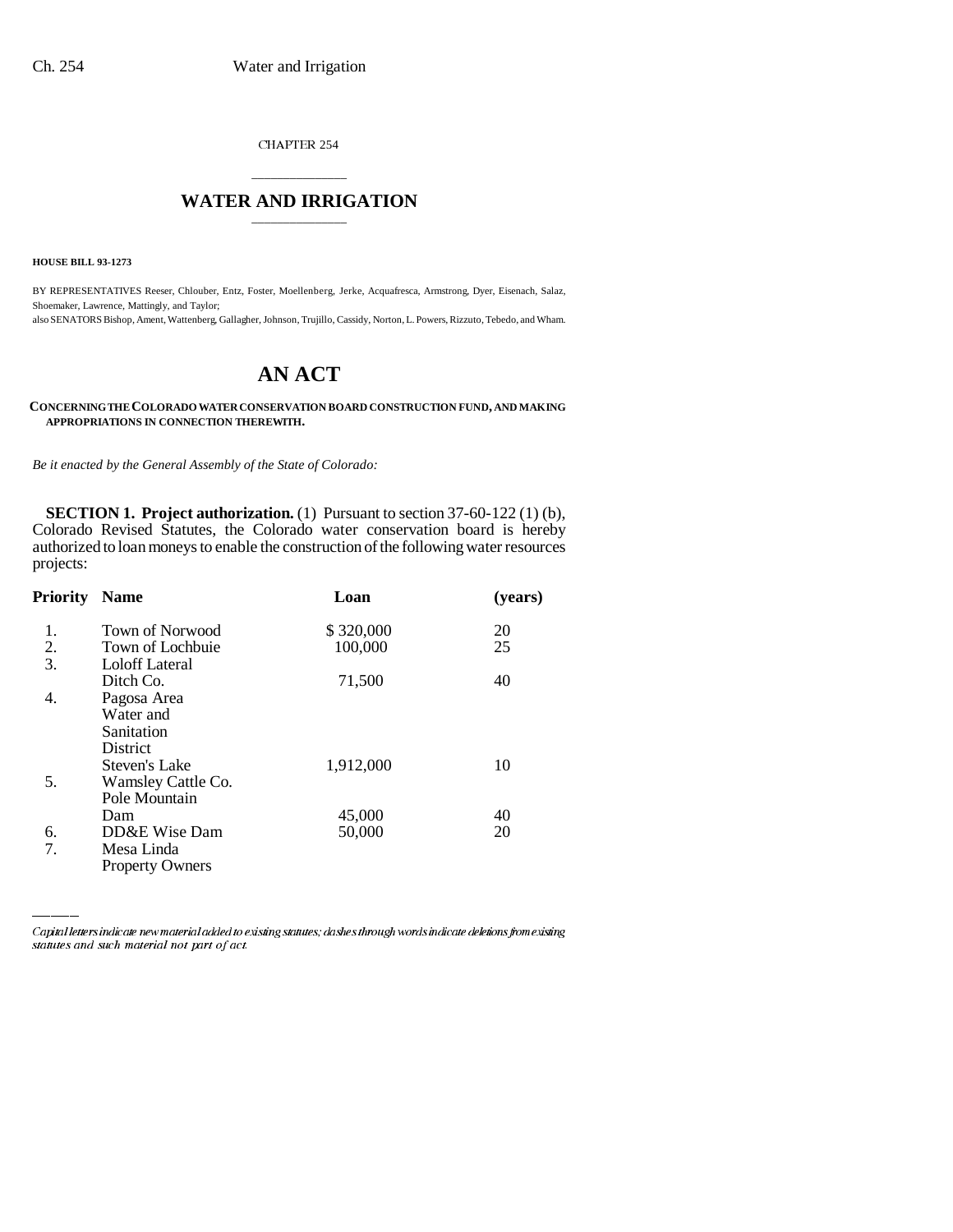|          |                                        | Water and Irrigation | Ch. 254 |  |
|----------|----------------------------------------|----------------------|---------|--|
|          | Assoc., Inc.<br>Subdivision Irrigation |                      |         |  |
|          | System                                 | 32,000               | 10      |  |
| $8.*$    | <b>Spring Creek</b>                    |                      |         |  |
|          | <b>Extension Ditch</b>                 |                      |         |  |
|          | Company                                | 46,000               | 20      |  |
| $9.**$   | Northern Colorado                      |                      |         |  |
|          | <b>Water Conservancy</b>               |                      |         |  |
|          | District                               |                      |         |  |
|          | Southern Pipeline                      |                      |         |  |
|          | from Carter                            |                      |         |  |
|          | Lake                                   |                      |         |  |
|          | to Broomfield                          | 7,050,000            |         |  |
| 10.      | New Cache La                           |                      |         |  |
|          | Poudre Irrigation                      |                      |         |  |
|          | Co.                                    | 700,000              | 25      |  |
| 11.      | Divide Canal &                         |                      |         |  |
|          | Reservoir Co.                          |                      |         |  |
|          | <b>Worster Dam</b>                     | 525,000              | 20      |  |
| $12.***$ | Pagosa Area                            |                      |         |  |
|          | Water and                              |                      |         |  |
|          | Sanitation                             |                      |         |  |
|          | District                               |                      |         |  |
|          | <b>Hidden Valley</b>                   |                      |         |  |
|          | Reservoir                              | 500,000              |         |  |
|          | TOTAL                                  | \$11,351,500         |         |  |

\* This project has already been constructed. The applicant believed it had sufficient funds for the project before beginning construction, but encountered unexpected subsurface conditions which dramatically increased construction costs. This project is within the statutory purposes established for loans from the water conservation board construction fund and otherwise meets all such requirements.

This total amount may be loaned to the cities of Berthoud, Erie, Fort Lupton, Fort Morgan, Hudson, Old Town Superior, and Wiggins, Colorado, to enable their participation in said project if the Colorado water conservation board determines, in its sole discretion, that said project and the participation of these cities is technically and financially feasible and that financing through the Colorado water and power development authority is not available and establishes appropriate repayment terms for each city.

\*\*\* This amount is to be reserved within the Colorado water conservation board construction fund in recognition of the significant value of the proposed Hidden Valley Reservoir Project and the need to complete project planning.

(2) The Colorado water conservation board may make loans for the construction of the projects specified in subsection (1) of this section from such moneys as are or may hereafter become available to the Colorado water conservation board construction fund. Said loans shall be in the amounts listed in subsection (1) of this section plus or minus such amounts, if any, as may be justified by reason of ordinary fluctuations in construction costs as indicated by the engineering cost indices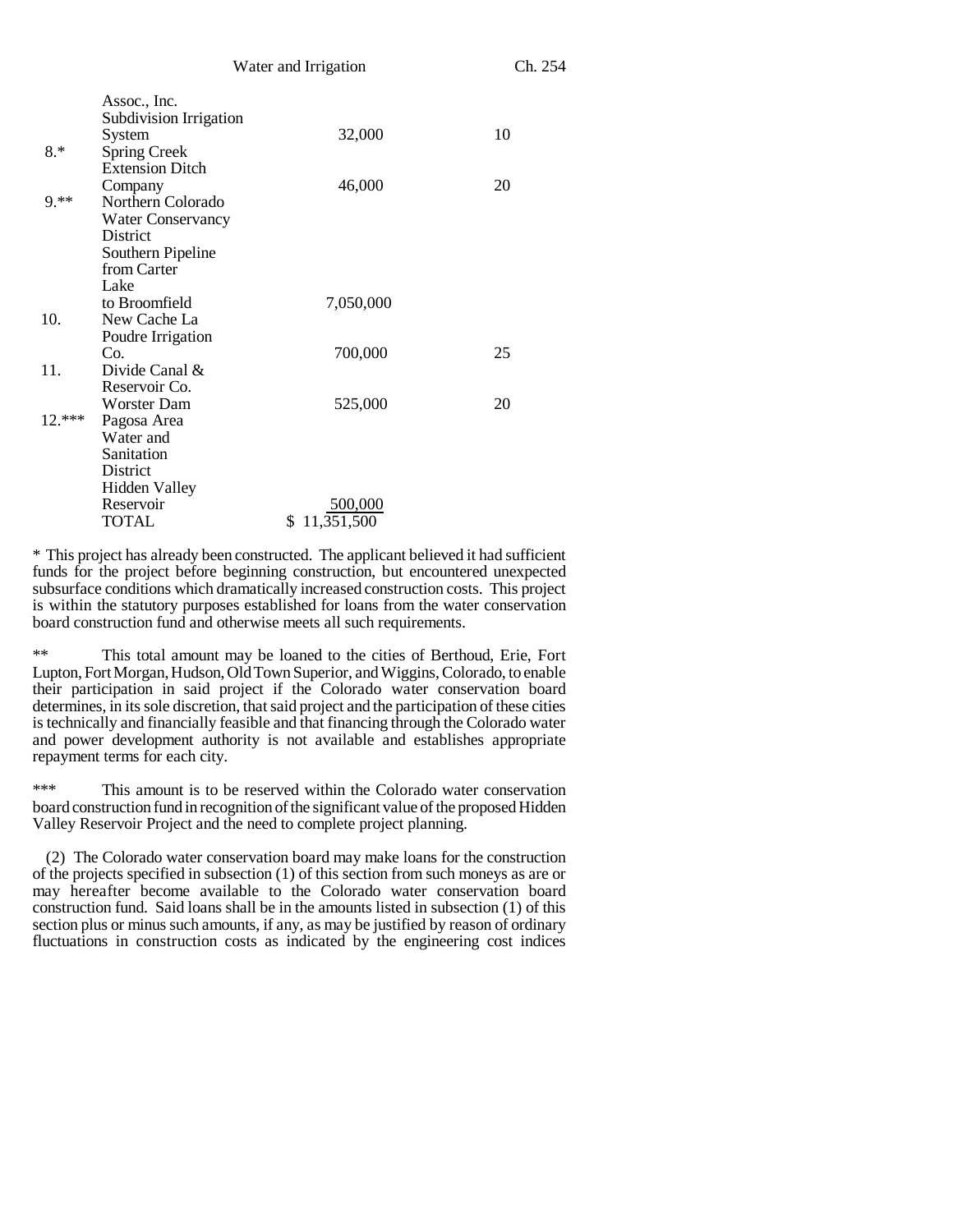### Ch. 254 Water and Irrigation

applicable to the types of construction required for each project or as may be justified by reason of changes in the plans for a project if those changes are required by final engineering drawings and specifications or by federal, state, or local governmental requirements.

(3) Contracts entered into by the Colorado water conservation board pursuant to section 37-60-119 (2), Colorado Revised Statutes, for loans to enable the construction of the projects specified in subsection (1) of this section shall be subject to the repayment periods and total repayments set forth therein; except that the total repayment for a project shall be adjusted to reflect any changes in the amount loaned by reason of subsection (2) of this section. Pursuant to section 37-60-120 (1), Colorado Revised Statutes, the board shall require such terms and conditions in such contracts as will ensure repayment of funds made available by it. The board shall not disburse any moneys for any loan authorized by subsection (1) of this section unless and until it is satisfied, in its sole discretion, that the recipient of any such loan will be able to make repayment pursuant to the terms and conditions established by the board and by subsection (1) of this section.

## **SECTION 2. Project deauthorization.**

| <b>Project Name</b>      | <b>Authorization</b><br><b>Bill and Year</b> | Amount<br><b>Authorized</b> | Amount<br><b>Deauthorized</b> |
|--------------------------|----------------------------------------------|-----------------------------|-------------------------------|
| 1. Jackson               |                                              |                             |                               |
| Reservoir                | SB 439-81                                    | 125,000<br>\$.              | 43,638<br>S                   |
| 2. Ridges Metro          |                                              |                             |                               |
| District SB 439-81       |                                              | 2,866,000                   | 922,109                       |
| 3. Town of Oak           |                                              |                             |                               |
| Creek                    | EO 7/23/84                                   | 144,000                     | 144,000                       |
| 4. Clark Lake HB 1042-85 |                                              | 500,000                     | 72,058                        |
| 5. Lemon Dam             | SB 15-87                                     | 162,900                     | 162,900                       |
| 6. Moonlight             |                                              |                             |                               |
| Lateral SB 30-88         |                                              | 100,000                     | 100,000                       |
| 7. Wisconsin             |                                              |                             |                               |
| Ditch Company            | SB 30-88                                     | 16,050                      | 16,050                        |
| 8. Town of Erie          | SB 90-41                                     | 1,050,000                   | 1,050,000                     |
| 9. Clinton Ditch         |                                              |                             |                               |
| & Reservoir              |                                              |                             |                               |
| Co.                      | SB 92-87                                     | 8,400,000                   | 3,115,000                     |
| 10. Louisville           |                                              |                             |                               |
| Reservoir                | HB 1042-85                                   | 1,690,000                   | 1,690,000                     |
| TOTAL                    |                                              | 15.053.950                  | 7.315.755                     |

**SECTION 3. Colorado river compact decision support system - computer model design - appropriation.** (1) The Colorado water conservation board is hereby authorized to begin designing a decision support system for the Colorado river and to continue development of the necessary database. The Colorado water conservation board is hereby authorized to expend not more than one million four hundred twenty thousand four hundred dollars (\$1,420,400) from the Colorado water conservation board construction fund for these purposes.

(2) In addition to any other appropriation, there is hereby appropriated, out of any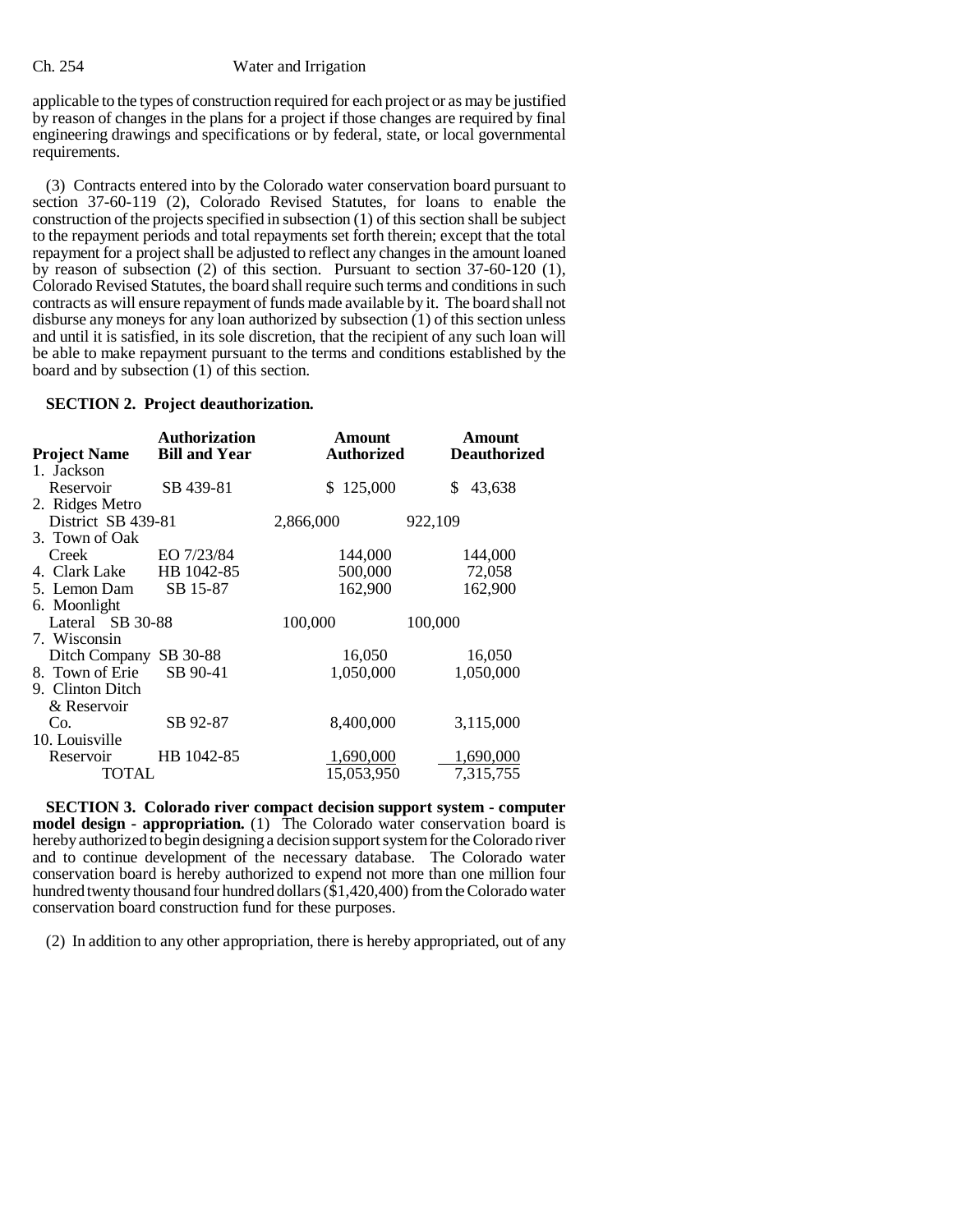Water and Irrigation Ch. 254

moneys in the Colorado water conservation board construction fund not otherwise appropriated, to the department of natural resources, for allocation to the water conservation board, and the division of water resources for the fiscal year beginning July 1, 1993, the sum of two hundred fifty thousand dollars (\$250,000) and 3.5 FTE, or so much thereof as may be necessary, for the continued implementation of this section.

**SECTION 4. South Platte water rights management system - modelling program.** The Colorado water conservation board is hereby authorized to participate in the development of a South Platte river water rights management support system. The Colorado water conservation board is hereby authorized to expend not more than three hundred fifty thousand dollars (\$350,000) from the Colorado water conservation board construction fund for this purpose.

**SECTION 5. Regional study of Denver metro area water supply.** The Colorado water conservation board is hereby authorized to undertake a regional study in cooperation with affected agencies of local government and other interest groups concerning options to increase the water supply of the Denver metropolitan area. The Colorado water conservation board is hereby authorized to expend not more than four hundred fifty thousand dollars (\$450,000) from the Colorado water conservation board construction fund for this purpose.

**SECTION 6. Consolidated water resources information center.** The Colorado water conservation board is hereby authorized to assemble and make available to water users in Colorado a consolidated water resources information center. The Colorado water conservation board is hereby authorized to expend not more than sixty thousand dollars (\$60,000) from the Colorado water conservation board construction fund for this purpose.

**SECTION 7. Reconnaissance study of potential small dam sites.** The Colorado water conservation board is hereby authorized to undertake a field reconnaissance study of potential small dam sites in Colorado. The Colorado water conservation board is hereby authorized to expend not more than thirty-five thousand dollars (\$35,000) from the Colorado water conservation board construction fund for this purpose.

**SECTION 8. Funding for good faith payment for purchase of uncommitted water at Ruedi reservoir.** The Colorado water conservation board is hereby authorized to initiate negotiations for the purchase of the rights to uncommitted water stored in the Ruedi reservoir. The Colorado water conservation board is hereby authorized to expend not more than five hundred thousand dollars (\$500,000) from the Colorado water conservation board construction fund for this purpose.

**SECTION 9. Statewide satellite monitoring system - appropriation.** In addition to any other appropriation, there is hereby appropriated, out of any moneys in the Colorado water conservation board construction fund not otherwise appropriated, to the department of natural resources, for allocation to the state engineer, for the fiscal year beginning July 1, 1993, the sum of one hundred thirteen thousand dollars (\$113,000), or so much thereof as may be necessary, for the controlled maintenance of the statewide satellite monitoring system operated by the state engineer pursuant to section 37-80-102 (10), Colorado Revised Statutes.